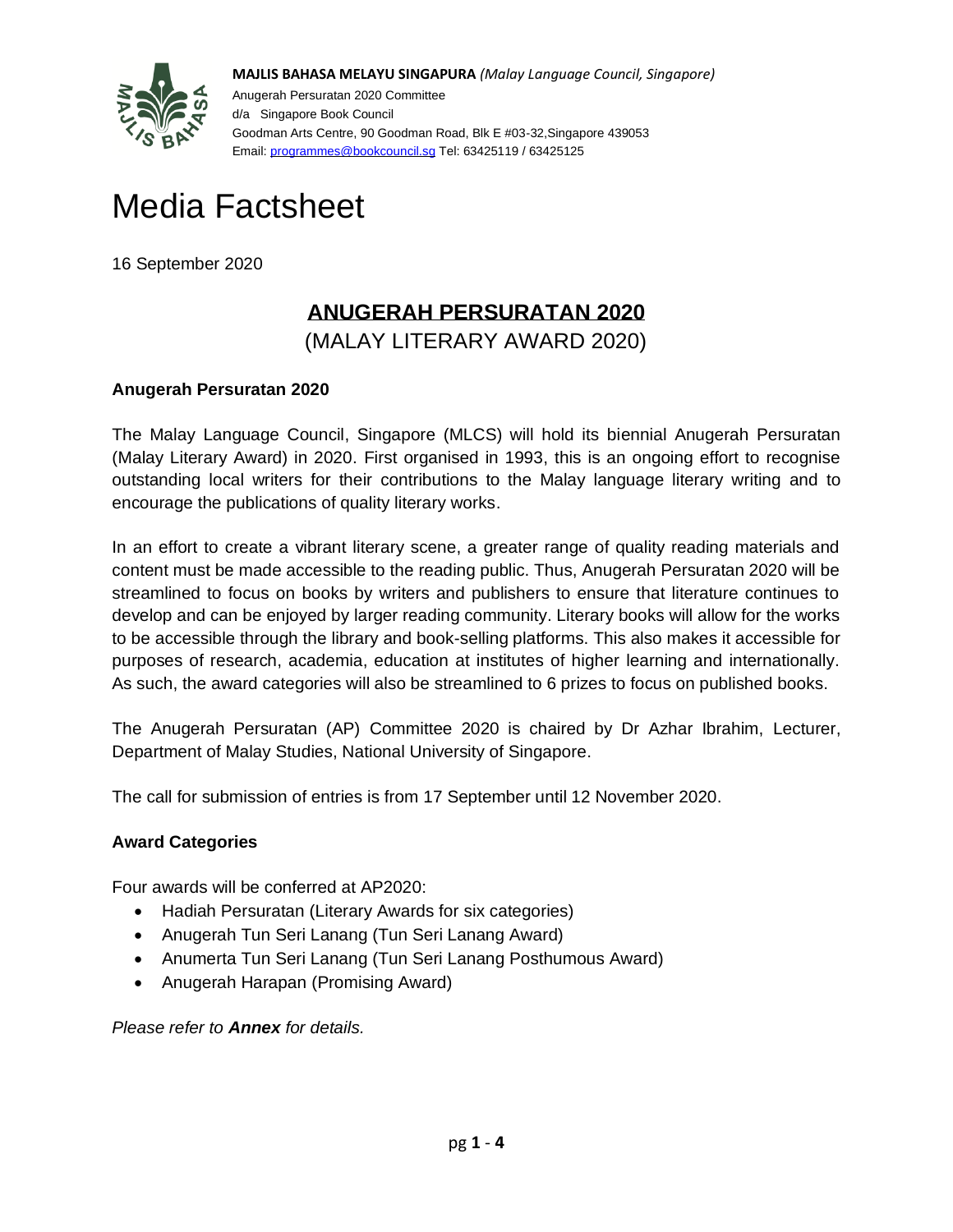

**MAJLIS BAHASA MELAYU SINGAPURA** *(Malay Language Council, Singapore)* Anugerah Persuratan 2020 Committee d/a Singapore Book Council Goodman Arts Centre, 90 Goodman Road, Blk E #03-32,Singapore 439053 Email: [programmes@bookcouncil.sg](mailto:programmes@bookcouncil.sg) Tel: 63425119 / 63425125

#### **Evaluation Process**

Original Malay language literary works submitted must be written by Singaporeans or Singapore Permanent Residents. These works must have been published in **2017, 2018 or 2019,** in Singapore or overseas complete with ISBN number.

A separate panel of judges will be formed to evaluate all entries and to select recipients for the Tun Seri Lanang Award, Tun Seri Lanang Posthumous Award and Promising Award respectively. The AP Committee 2020 reserves the right to review, add or reject entries and/or nominations. Decision made by the judging panel is final.

#### **Submission of Entries for Hadiah Persuratan**

Online submission of entries can be made by writers and publishers by **Thursday, 12 November 2020, 6pm.** Literary works must be published in **2017, 2018 or 2019.** The online submission form for Hadiah Persuratan (Literary Awards) can be found [here.](https://penghantarankarya-ap2020.paperform.co/)

#### **Nominations for Anugerah Tun Seri Lanang, Anumerta Tun Seri Lanang and Anugerah Harapan**

AP2020 welcomes nominations for these three awards. All nominations must be submitted by **Thursday, 12 November 2020, 6pm**. The online nomination form for Tun Seri Lanang Award, Tun Seri Lanang Posthumous Award and Promising Award can be found [here.](https://pencalonan-ap2020.paperform.co/)

**For further details, pls contact:** 

Ms Siti Fazila Ahmad Secretary, Malay Language Council, Singapore Hp: 96881942 Email: [Siti\\_Fazila\\_Ahmad@moe.gov.sg](mailto:Siti_Fazila_Ahmad@moe.gov.sg)

Ms Azizah Zakaria Deputy Secretary, Malay Language Council, Singapore Hp: 94248514 Email: [azizah\\_zakaria@rp.edu.sg](mailto:azizah_zakaria@rp.edu.sg)

Ms Shafienas Salleh Secretariat, Singapore Book Council DID: 63425125 Email: [shafienas@bookcouncil.sg](mailto:shafienas@bookcouncil.sg)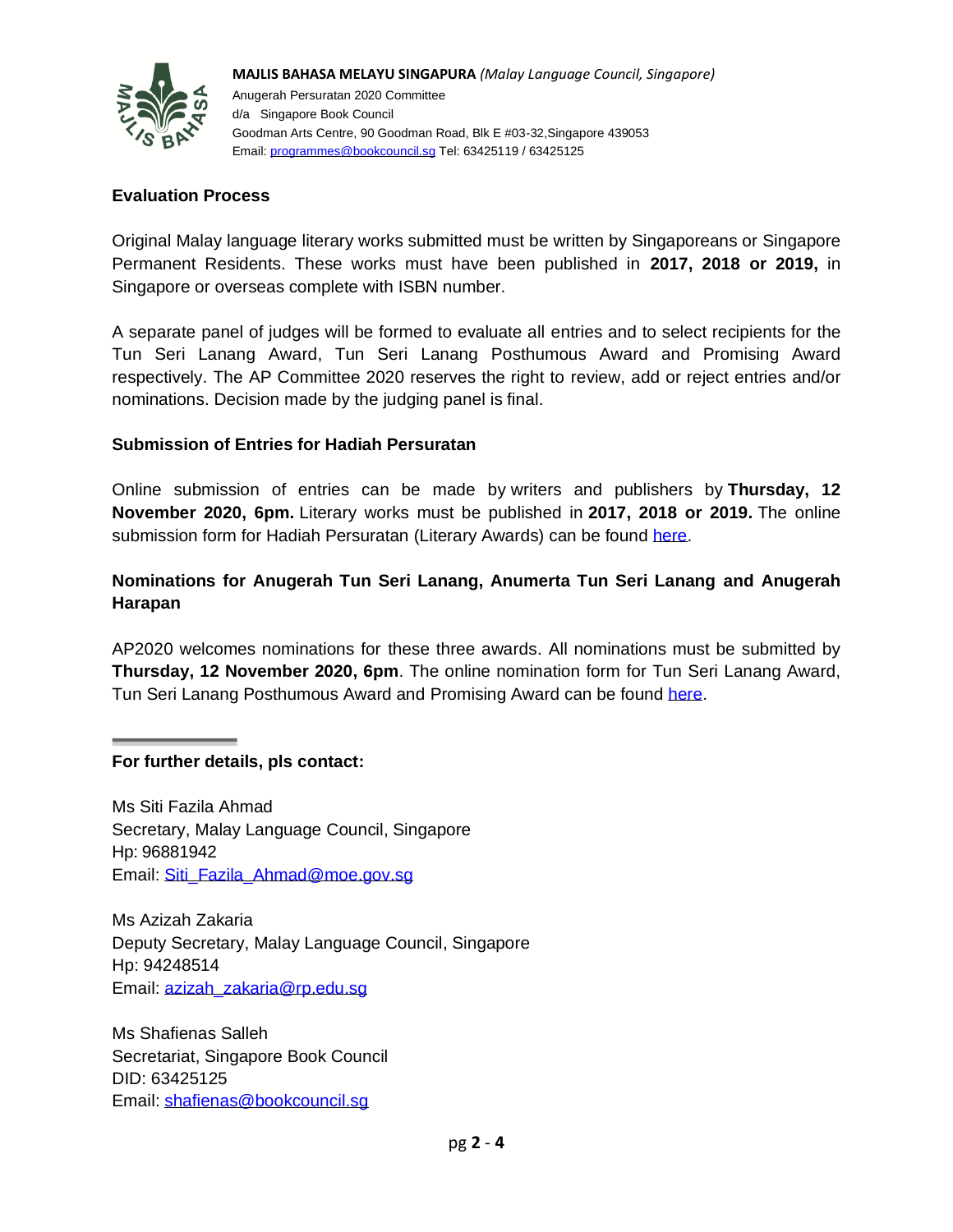



Anugerah Persuratan 2020 Committee d/a Singapore Book Council Goodman Arts Centre, 90 Goodman Road, Blk E #03-32,Singapore 439053 Email: [programmes@bookcouncil.sg](mailto:programmes@bookcouncil.sg) Tel: 63425119 / 63425125

## **Organised by: Managed by: Supported by:**





NATIONAL ARTS COUNCIL SINGAPORE